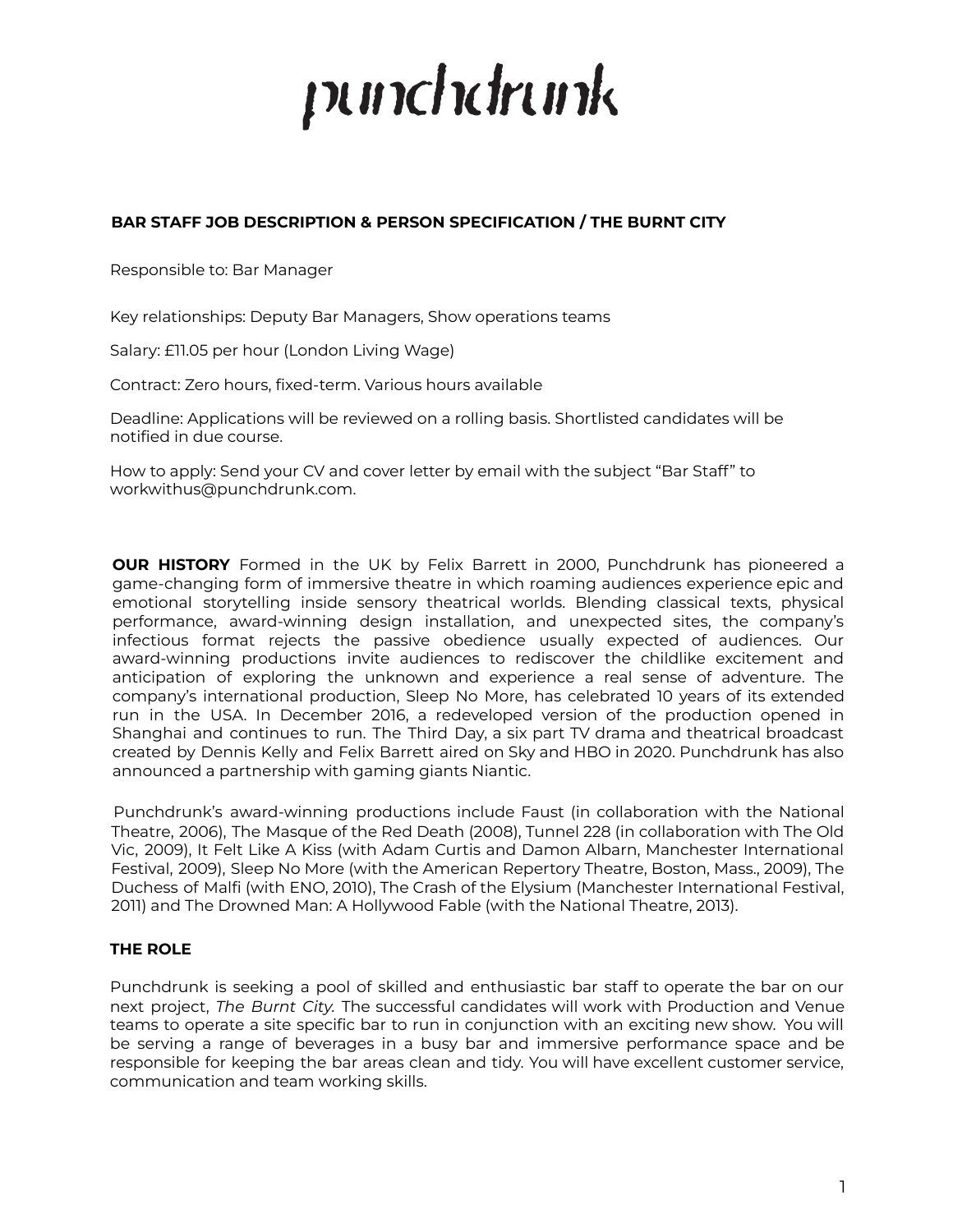The ideal candidate will have experience of bar work and will have the ability to maintain a calm and positive attitude in a busy environment. Experience and/or interest in working in a theatrical environment would be favourable.

# **JOB DESCRIPTION | RESPONSIBILITIES INCLUDE:**

- Receiving orders and serving a wide range of alcoholic and non-alcoholic beverages to audience members
- Delivering excellent customer service with a welcoming and friendly manner
- Mixing and serving cocktails and mocktails
- Tidying away glasses, loading and unloading dishwashers, wiping down surfaces, and cleaning up any spills promptly and efficiently
- Ensuring health and safety, hygiene and licensing standards are met, and ensuring compliance with 'Challenge 25' and other applicable policies
- Prioritising workload and supporting fellow bar team members during busier periods
- **•** Effectively operating the POS system
- Answering any audience member queries
- Identifying and escalating any issues to the bar and duty management as required
- Assisting with moving of stock from one location to another
- Assisting with removing waste and recyclable materials from the bars

#### **PERSON SPECIFICATION:**

#### **Essential**

- Previous bar & cocktail or customer service experience
- A good level of numeracy with experience of using a POS system
- A motivated team player who can demonstrate skills in providing excellent customer service
- Ability to work under pressure while maintaining an efficient and effective service
- Excellent communication skills
- Ability to work effectively in collaboration with other team members as well as own initiative
- Ability to react quickly to new information and situations
- Ability to address the unique needs of a wide range of customers
- Willingness to work during peak hours, including nights, weekends and holidays
- Willingness to work within a theatrical environment
- Basic knowledge of health and safety and/or hygiene standards

#### **Desirable**

- **●** Knowledge and understanding of the theatre industry, or performing arts
- **●** An interest in Punchdrunk's work
- **●** Experience of working in a commercial theatrical environment

## WORKING HOURS

- Tuesday to Friday 6pm to 11pm
- Saturdays 1pm to 5pm and 6pm to 11pm
- Sundays 4pm to 9pm

Bar Staff can work from 5 to 35 hours per week.